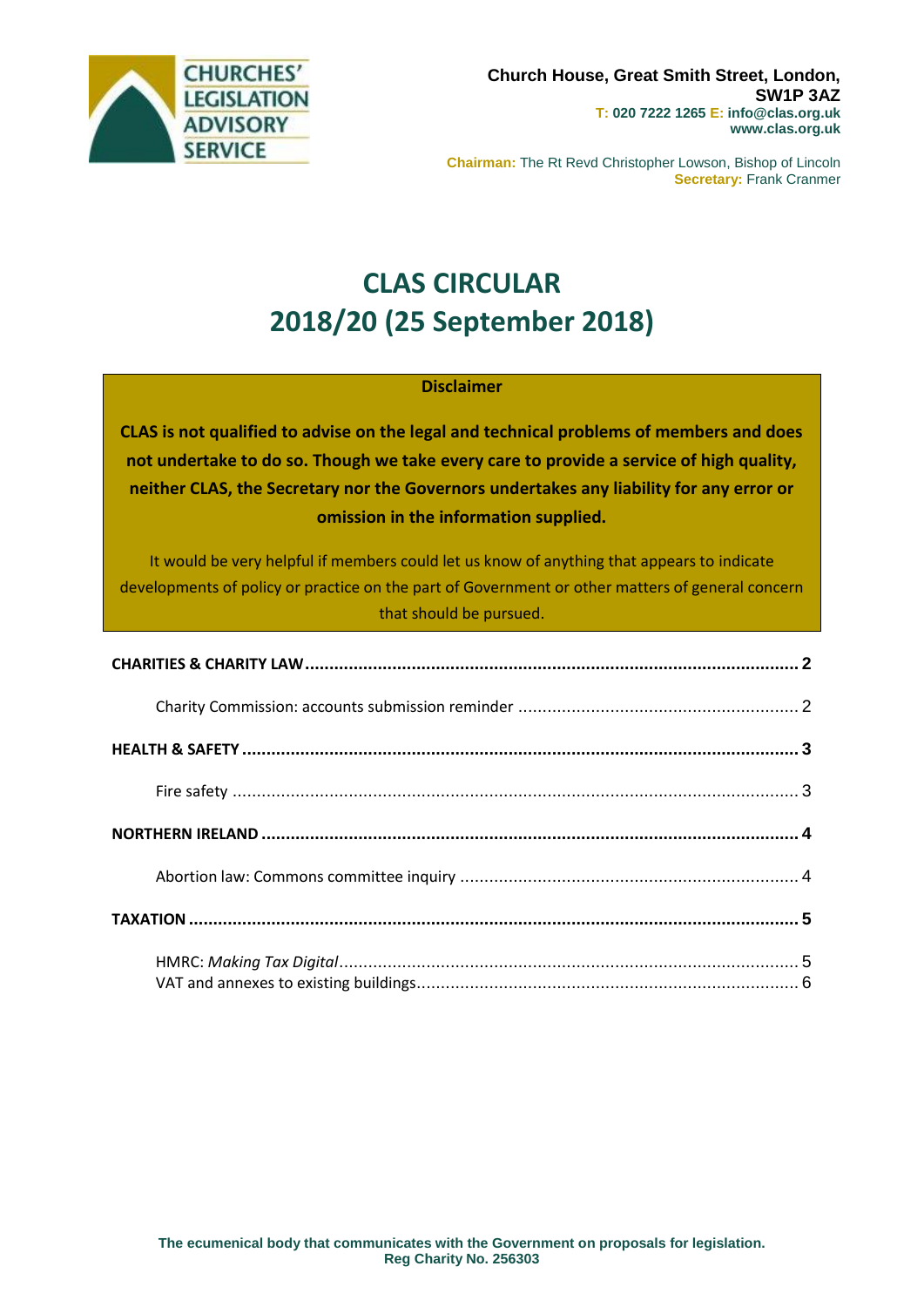## <span id="page-1-0"></span>**CHARITIES & CHARITY LAW**

<span id="page-1-1"></span>**Charity Commission: accounts submission reminder**

**For action if you need to file with the Commission**

The Charity Commission reminds registered charities that the deadline for submitting 2017 charity accounts is 31 October 2018 if your charity has a 12-month accounting period. Make sure you file early to avoid any last-minute rush: details on filing [here.](https://www.gov.uk/guidance/prepare-a-charity-annual-return)

[Source: Charity Commission – 18 September]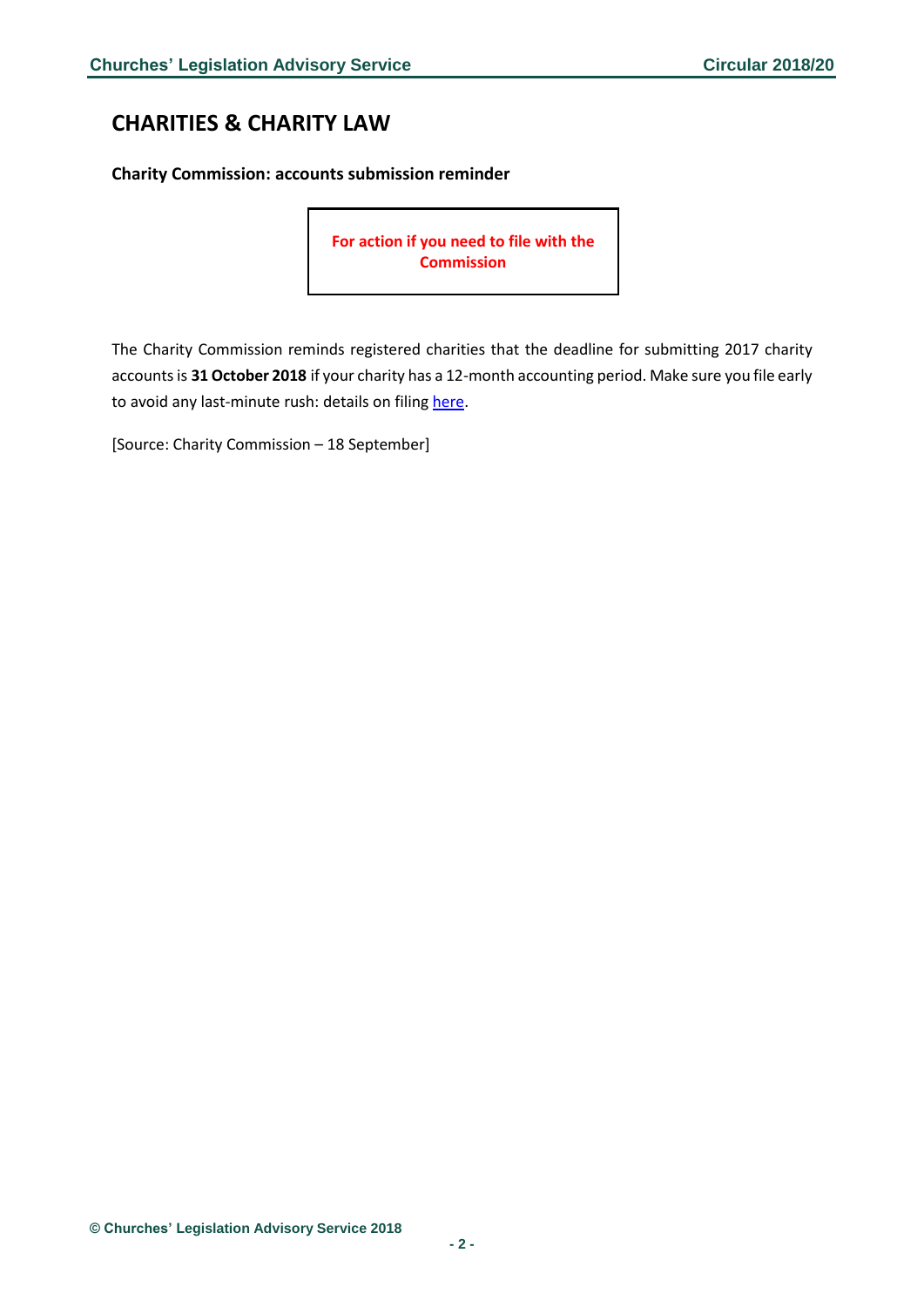## <span id="page-2-0"></span>**HEALTH & SAFETY**

#### <span id="page-2-1"></span>**Fire safety**

**For information and possibly for action**

It is some considerable time since we mentioned fire safety. The Methodist Church's website carries information about the state of the [Fire Extinguisher Service contract for churches](https://www.methodist.org.uk/h1/Fire%20Extinguisher%20Service%20Contract%20(June%202018).pdf) operated by Chubb Fire Limited - National Accounts Division Manchester. The contract has been extended until **at least May 2021**. Any new church premises wishing to participate in this agreement must apply through the address below,via post, telephone, or e-mail:

Mrs Joanne White National Accounts Division PO Box 16 Manchester M24 4JY Tel – 0161 654 2256 E-mail – [joanne.white@chubb.co.uk.](mailto:joanne.white@chubb.co.uk)

Full details are available at the link above. Current service charges are as follows:

- Inspection of all portable fire extinguishers in accordance with BS5306 Part 3 including the provision of all parts, refilling at the time of service, discharge testing and recharging: **£6.25 each**.
- Inspection of fire blankets (if carried out while on site servicing the extinguishers): **£0.50p**.
- Service Attendance Fee: **£1.50**.
- Minimum invoice value per location for servicing: **£12.00.**

The £6.25 inspection charge should be considered over a five year period to include the discharge tests and re-charges as per the British Standard recommendations. The above service price **excludes** Nu-Swift spare parts, refilling and extinguisher bodies.

The Government's guidance on fire safety risk assessment for small and medium places of assembly is availabl[e here.](https://assets.publishing.service.gov.uk/government/uploads/system/uploads/attachment_data/file/422195/9294_Small_Mediumt_v2.pdf)

[Source: The Methodist Church Property Handbook – June 2018 Version V2]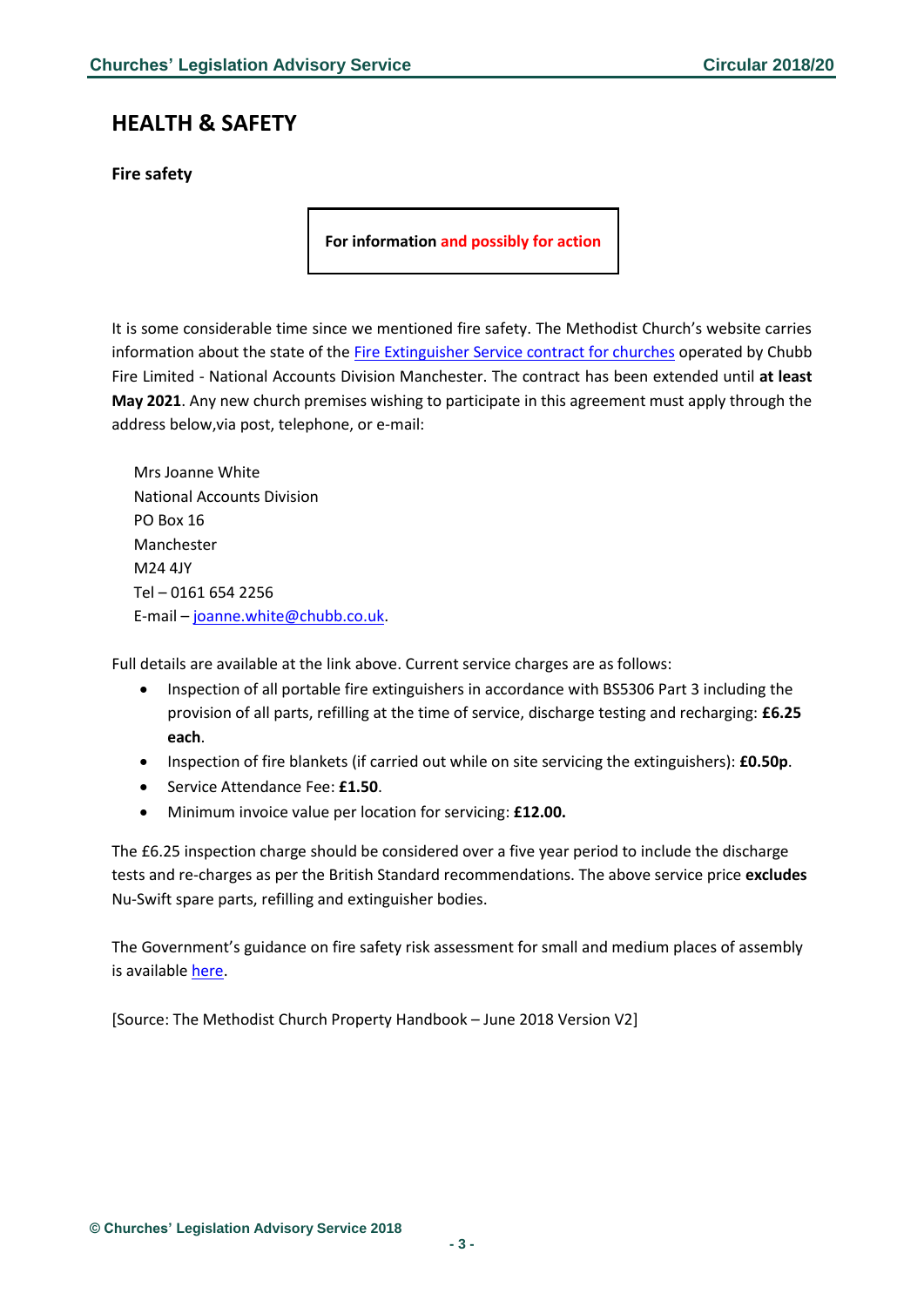### <span id="page-3-0"></span>**NORTHERN IRELAND**

#### <span id="page-3-1"></span>**Abortion law: Commons committee inquiry**

**For information**

The House of Commons Women and Equalities Committee has **[announced](https://www.parliament.uk/business/committees/committees-a-z/commons-select/women-and-equalities-committee/news-parliament-2017/abortion-law-northern-ireland-launch-17-19/)** an inquiry on abortion law in Northern Ireland. The Committee notes that in June 2018 the Supreme Court dismissed an appeal against the current law on the grounds that the Northern Ireland Human Rights Commission did not have standing to bring the case; however, though the Court did not make a formal declaration of incompatibility a majority expressed the view that the current law is incompatible with Article 8 ECHR in cases of fatal foetal abnormality, rape and incest.

The Committee is seeking views on the following :

- What are the views of the general public, women and medical and legal professionals in Northern Ireland about the law on abortion and whether it should be reformed? How have those views changed over time?
- What are the experiences of women in Northern Ireland who have been affected by the law on abortion?
- What are the responsibilities of the UK Government under its international obligations for taking action to reform abortion law in Northern Ireland? How should these be reconciled to the UK's devolution settlement?

The deadline for written submissions is **10 December**.

[Source: Women and Equalities Committee – 20 September]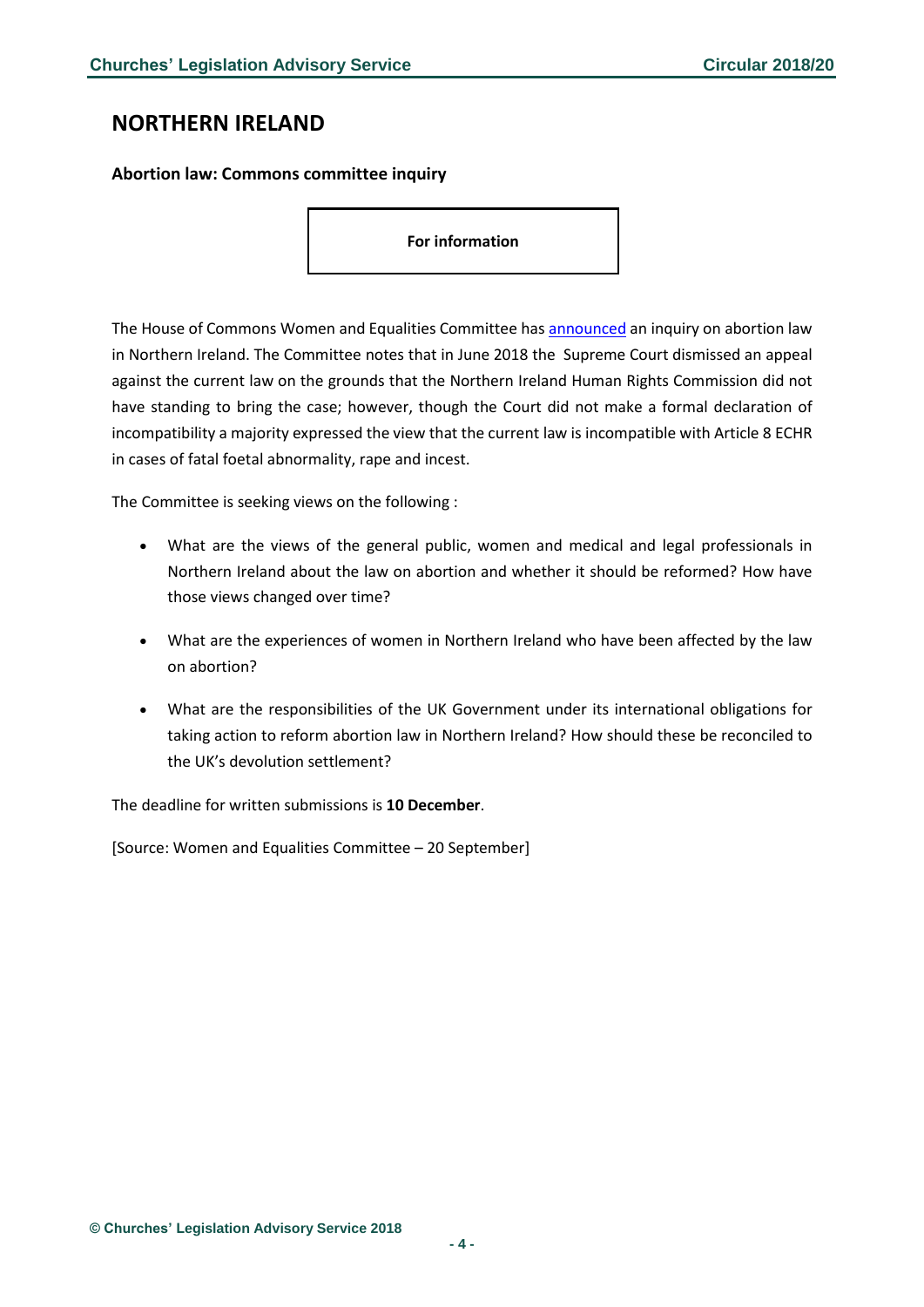## <span id="page-4-0"></span>**TAXATION**

<span id="page-4-1"></span>**HMRC:** *Making Tax Digital*

**For information and possibly for action**

HMRC has published a reminder to VAT-registered organisations with a taxable turnover above the VAT registration threshold (currently £85,000) that under the *Making Tax Digital* project they will be required to keep digital VAT business records and send returns using MTD-compatible software for VAT periods starting **on or after 1 April 2019**.

- 1. [Overview](https://www.gov.uk/government/publications/making-tax-digital-how-vat-businesses-and-other-vat-entities-can-get-ready/making-tax-digital-how-vat-businesses-and-other-vat-entities-can-get-ready#introduction)
- 2. When MTD for VAT will be [mandatory](https://www.gov.uk/government/publications/making-tax-digital-how-vat-businesses-and-other-vat-entities-can-get-ready/making-tax-digital-how-vat-businesses-and-other-vat-entities-can-get-ready#when-mtd-for-vat-will-be-mandatory-for-your-business) for your business
- 3. What happens if your taxable VAT turnover is below the VAT MTD [threshold](https://www.gov.uk/government/publications/making-tax-digital-how-vat-businesses-and-other-vat-entities-can-get-ready/making-tax-digital-how-vat-businesses-and-other-vat-entities-can-get-ready#what-happens-if-your-taxable-vat-turnover-is-below-the-vat-mtd-threshold)
- 4. What your [business](https://www.gov.uk/government/publications/making-tax-digital-how-vat-businesses-and-other-vat-entities-can-get-ready/making-tax-digital-how-vat-businesses-and-other-vat-entities-can-get-ready#what-your-business-needs-to-do-to-be-ready-to-sign-up-for-mtd) needs to do to be ready to sign up for MTD
- 5. Using [spreadsheets](https://www.gov.uk/government/publications/making-tax-digital-how-vat-businesses-and-other-vat-entities-can-get-ready/making-tax-digital-how-vat-businesses-and-other-vat-entities-can-get-ready#using-spreadsheets-for-your-business-records) for your business records
- 6. [Records](https://www.gov.uk/government/publications/making-tax-digital-how-vat-businesses-and-other-vat-entities-can-get-ready/making-tax-digital-how-vat-businesses-and-other-vat-entities-can-get-ready#records-that-you-need-to-keep-digitally-for-mtd-for-vat) that you need to keep digitally for MTD for VAT
- 7. [MTD-compatible](https://www.gov.uk/government/publications/making-tax-digital-how-vat-businesses-and-other-vat-entities-can-get-ready/making-tax-digital-how-vat-businesses-and-other-vat-entities-can-get-ready#mtd-compatible-software) software
- 8. Bridging [software](https://www.gov.uk/government/publications/making-tax-digital-how-vat-businesses-and-other-vat-entities-can-get-ready/making-tax-digital-how-vat-businesses-and-other-vat-entities-can-get-ready#bridging-software)
- 9. Finding out what software is [available](https://www.gov.uk/government/publications/making-tax-digital-how-vat-businesses-and-other-vat-entities-can-get-ready/making-tax-digital-how-vat-businesses-and-other-vat-entities-can-get-ready#finding-out-what-software-is-available-for-mtd) for MTD
- 10. [Income](https://www.gov.uk/government/publications/making-tax-digital-how-vat-businesses-and-other-vat-entities-can-get-ready/making-tax-digital-how-vat-businesses-and-other-vat-entities-can-get-ready#income-tax) Tax
- 11. [Additional](https://www.gov.uk/government/publications/making-tax-digital-how-vat-businesses-and-other-vat-entities-can-get-ready/making-tax-digital-how-vat-businesses-and-other-vat-entities-can-get-ready#additional-help) Help

Very few individual congregations will be registered for VAT because hardly any of the services that they provide are VAT-able; however, some of the cathedrals and larger individual churches and some of the wider church charities are certainly registered.

*There is no exemption from MTD for charities*. If you are registered for VAT and your taxable turnover exceeds £85,000, we would strongly advice you to start preparing for MTD *now* if you have not already done so.

[Source: HMRC – 18 September]